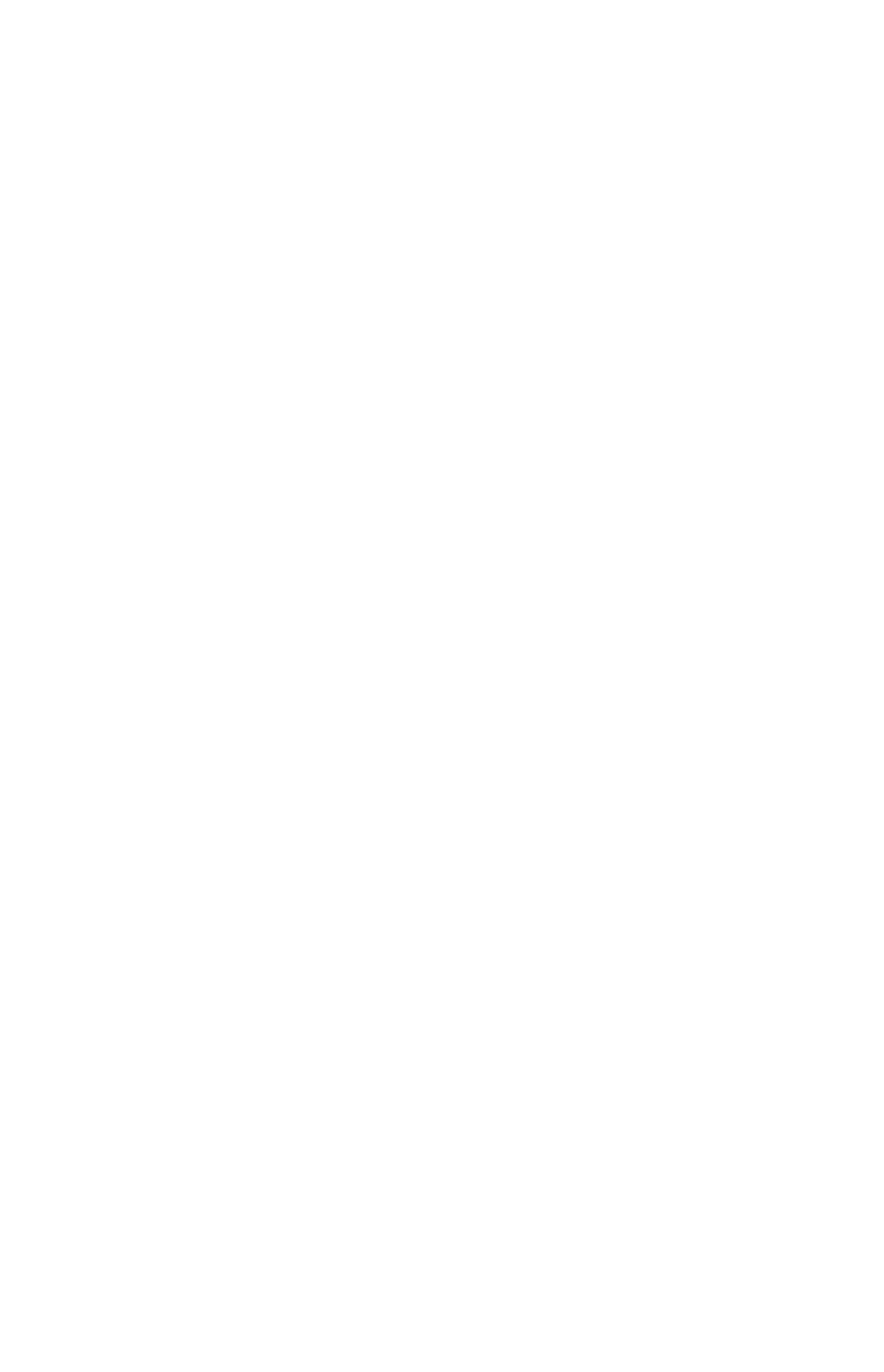**Yale Journal on Regulation**

**Volume 31 Special Issue 2014 Number 3** 

**Editors-in-Chief** David R. Felton **&** Alexander M. Whatley

## **Executive Editors**

Matthew Eisenson, Matthew Halgren, Alexandra McKinney **&** Joseph Sanderson

## **Articles Editors**

Paul Connell Benjamin Field Edward Fox Peter Gabrielli Charles Hauch Kwon-Yong Jin Stanley Richards Sonia Steinway

Abdi Aidid Hilary Albrecht Loveless Jesselyn Friley Bernard Funk

**Lead Editors** Corey Guilmette Carmen Lu. Joseph Masterman Mitchell Nobel

Philip Poole Scott Rog Ming Wang Benjamin Woodring

Molly Alarcon Jesse Boretsky Zachary Chalett Grant Damon Kelly Granito

**Editors**

Emmanuel Hampton Clark Hildabrand Alexander Holtzman Paul Jeffrey Karen Li

Aaron Nathan Peter Tucci Jonathan Vogeler Jahi Wise Bo-Shan Xiang